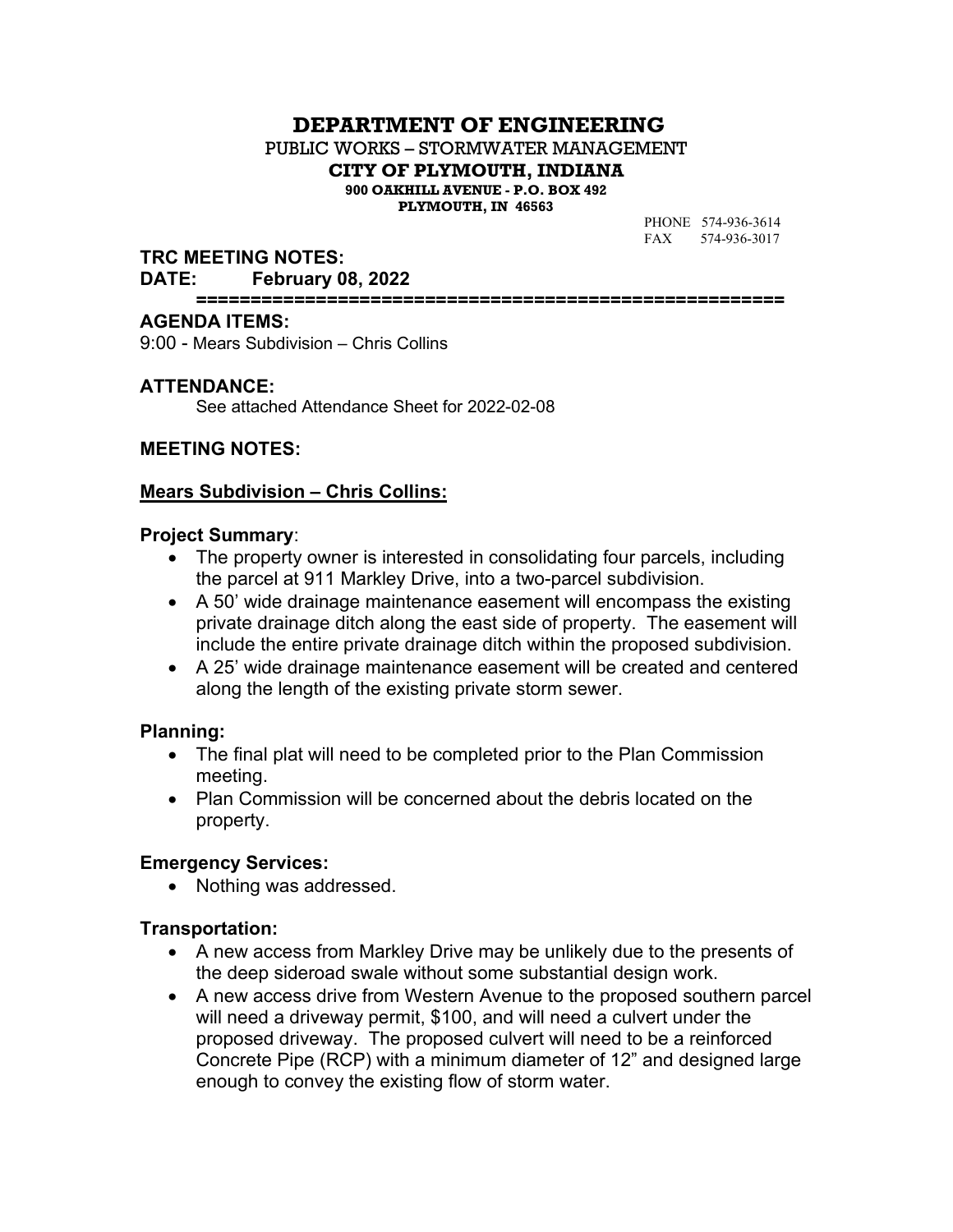## **Utilities:**

• There is a storm sewer that runs from west to east across the property approximately 410 feet south of Markley Drive. A 25' wide maintenance easement should be recorded. This storm sewer is not the property of the City of Plymouth.

## **Drainage:**

• If new construction or hard surface is proposed, now or in the future, a drainage plan may be required.

## **General:**

• Any new addresses will need to be assigned through the Plymouth City Engineers Office.

## **END OF MEETING**